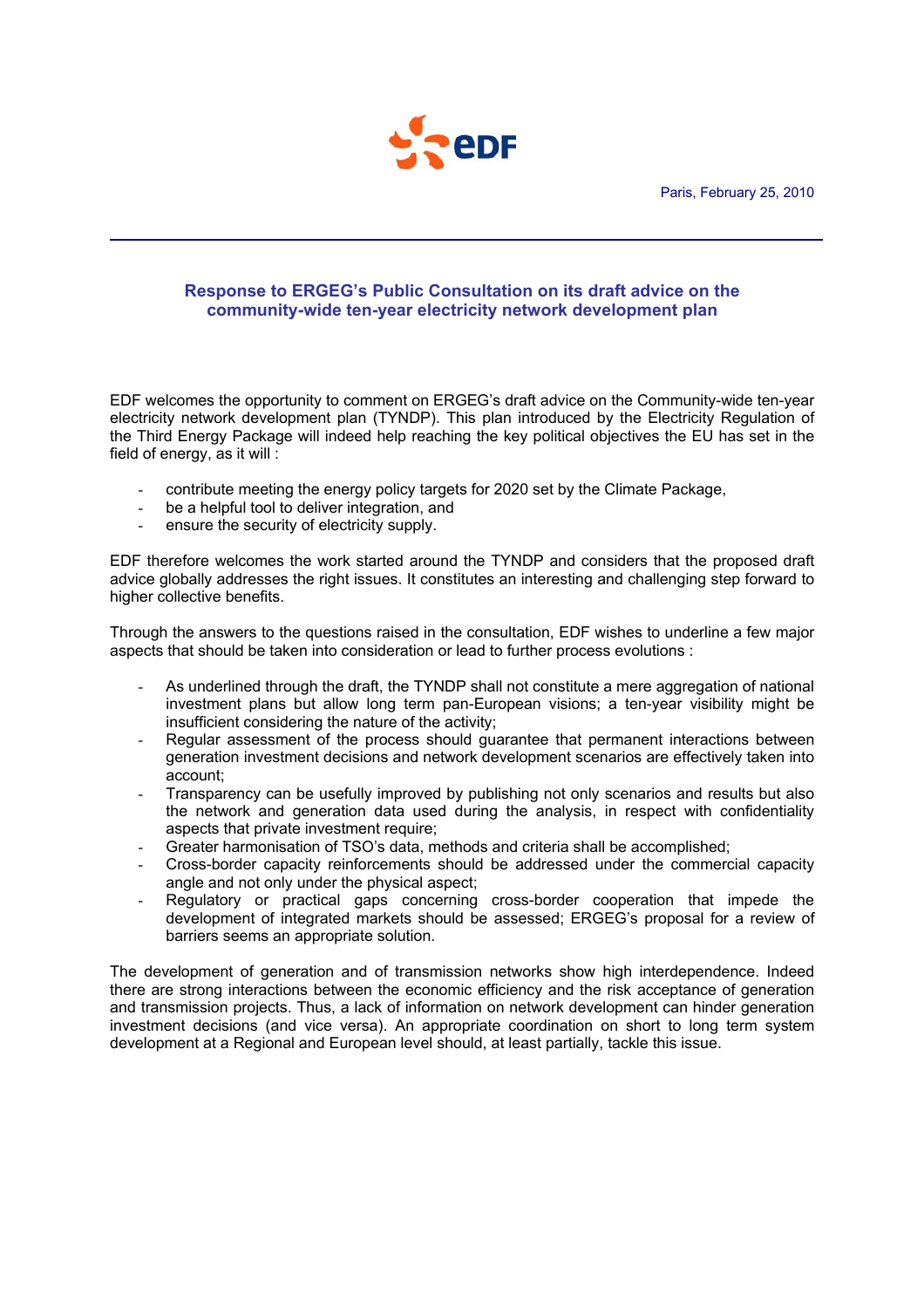# **1. The document presents the regulators' view on the planning process to achieve a nonbinding Community-wide network development plan. Does this view contribute to the objectives set in the Section 2 and especially transparency of planning? What should be added / deleted within the planning process in this respect?**

EDF considers that the planning process presented in the draft advice on Community-wide network plan is adapted to meet the objectives defined in section 2. It constitutes an enabling and challenging step to greater coordination, assuming a close monitoring of the projects.

In terms of transparency, the TYNDP constitutes a clear improvement of present situation by proposing a shared vision of European electricity prospective.

The process apparently guarantees appropriate consultation among all relevant stakeholders and shall reflect dynamic interactions between generation investment decisions and network development scenarios.

Nonetheless, EDF believes that more detailed data should be published on public transmission systems and their development. For example, in addition to scenarios, planning principles and results, a network data model should be communicated. A simplified European network model for different time scales (5-10 year – peak/off peak) would help investors to make accurate projections. More transparency in network data shall improve the quality of information collected from stakeholders.

The criteria for planning decisions by the TSOs should be more detailed and explicit.

Moreover, harmonisation of data, assumptions and models should be developed among the different member states and the European generation adequacy outlook should not be a simple patchwork of national models underestimating thereby interconnection bottlenecks.

### **2. The document describes the contents of the Community-wide network development plan. Does it reflect the topics needed for the plan? What should be added / deleted within the contents of the plan?**

The contents of the plan seem globally ambitious, a pragmatic approach should therefore be favoured as network development plans at national and regional levels already exists*.*  A few comments can nevertheless be brought on this matter :

- As expressed previously, accurate projections from different stakeholders rely on precise and more complete network data publication by TSOs. As an example, National Grid publishes a "Seven Year Statement" that brings essential network data, without interfering with confidentiality issues.
- Communication on physical network capacity is obviously necessary but commercial capacity data should also be published.
- Technical and economical studies should be led among TSOs, on common grounds, to guarantee a better compatibility of national data and criteria, which would help better integration of the plans at regional and Community levels (i.e. what common economical reference data? Does a system security analysis rely on comparable N-1 approaches throughout Europe? Are AC/DC technical choices approached the same way from one system to another? What criteria for projects prioritization?).
- Projects should be classified according to their degree of maturity, or feasibility. Thus, the appreciation of the maturity of a project should be defined more clearly.

# **3. The document addresses European generation adequacy outlook. What should be added / deleted in this respect when ERGEG gives its advice?**

European Generation Adequacy should go beyond the present UCTE System Adequacy Forecast.